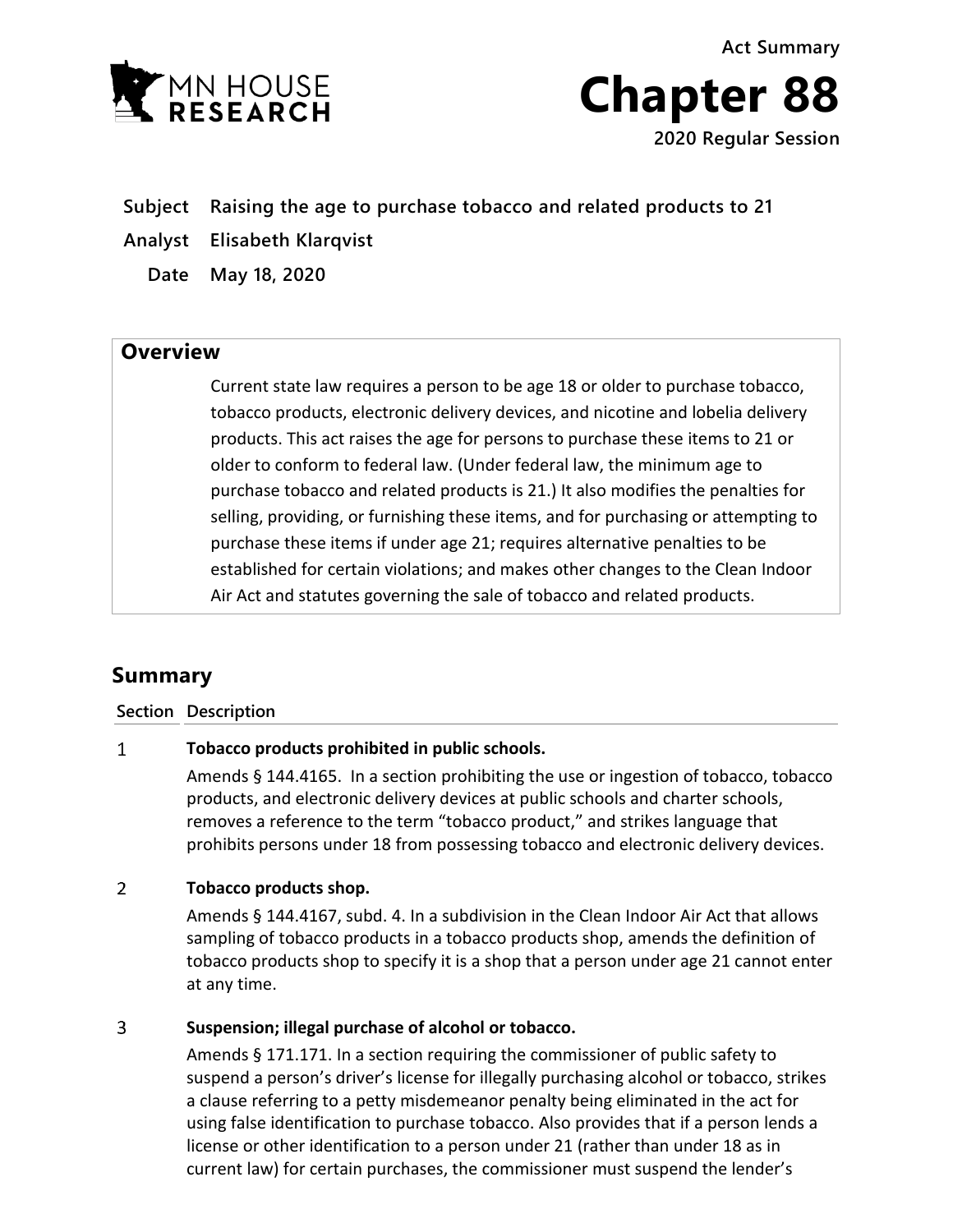license, and modifies the purchases covered by this clause to include tobacco, a tobacco-related device, an electronic delivery device, or a nicotine or lobelia delivery product (rather than a tobacco product as in current law).

### $\overline{4}$ **Administrative penalty for sales and furnishing; licensees.**

Amends § 461.12, subd. 2. In a subdivision establishing penalties for certain conduct by a retail seller of tobacco, tobacco-related devices, electronic delivery devices, and nicotine or lobelia delivery products, makes the following changes:

- changes the age at or above which a person can purchase tobacco, tobacco-related devices, electronic delivery devices, and nicotine delivery devices from 18 to 21;
- **EXED** makes the penalties apply to giving or furnishing these items, in addition to selling these items as in current law; and
- **EXEDENT** increases the administrative penalty amounts imposed for selling, giving, or furnishing to a person under age 21, and allows a license to be revoked for a third or subsequent violation.

### 5 **Administrative penalty for sales and furnishing; individuals.**

Amends § 461.12, subd. 3. In a subdivision establishing penalties for certain conduct by an individual, makes the following changes:

- makes the \$50 penalty apply to giving or furnishing tobacco, tobaccorelated devices, electronic delivery devices, or nicotine or lobelia delivery products to an underage person, in addition to selling these items as in current law;
- changes the age at or above which an individual can buy these items from another individual, from 18 to 21; and
- **EXT** makes imposition of the administrative penalty optional rather than mandatory.

### 6 **Alternative penalties for use of false identification; persons under age 21.**

Amends § 461.12, subd. 4. In a subdivision allowing local units of government to consult with interested persons to develop alternative penalties for using a false ID to buy tobacco, tobacco-related devices, electronic delivery devices, or nicotine or lobelia delivery products, makes the following changes:

- changes terms used, from "children" or "minors" to "persons under the age of 21 years";
- lists the types of false identification the use of which may subject a person to penalties; and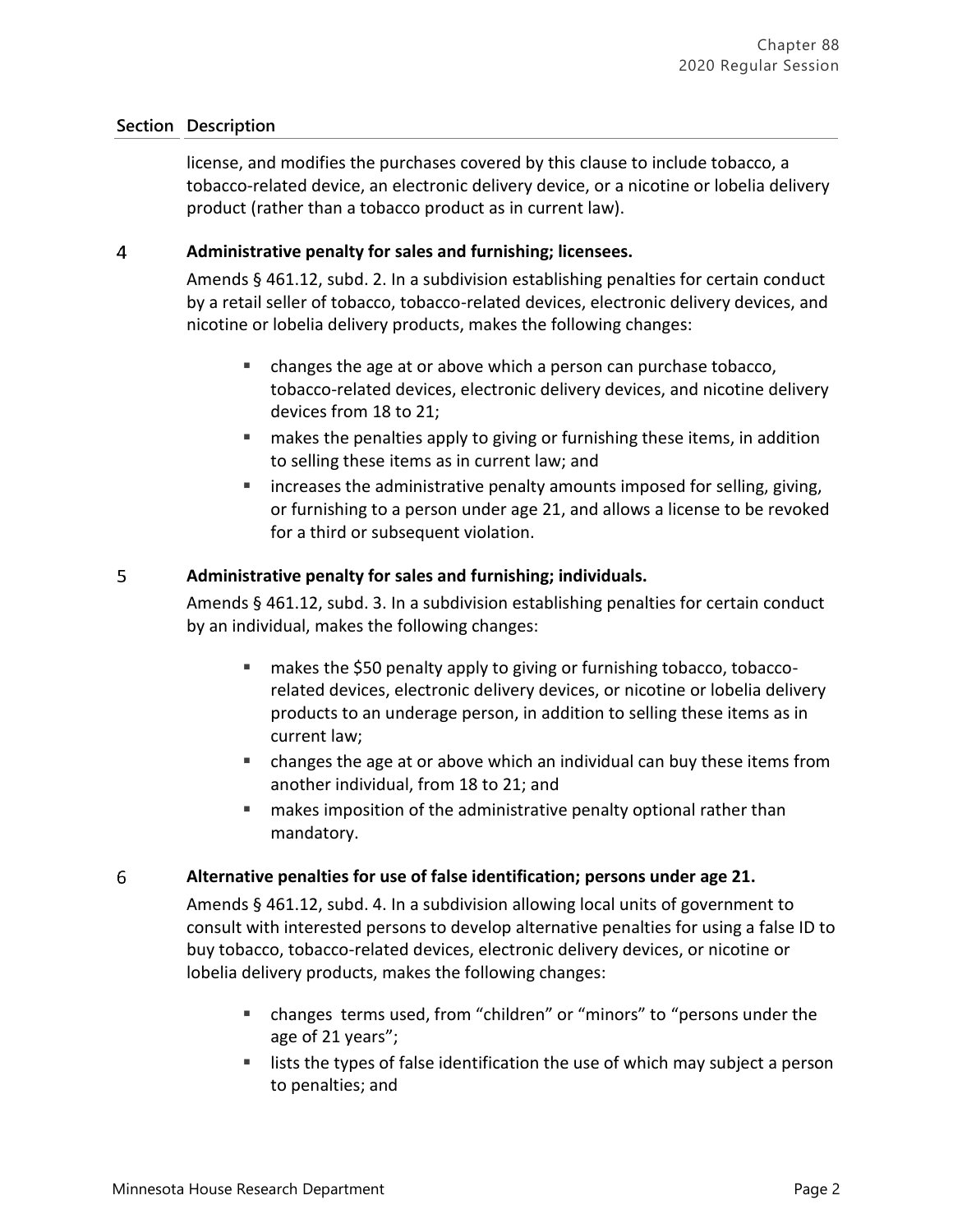provides that the penalties must be alternative civil penalties and prohibits these alternative civil penalties from including fines or monetary penalties.

### $\overline{7}$ **Compliance checks.**

Amends § 461.12, subd. 5. In a subdivision governing compliance checks conducted on retail sellers of tobacco products and related items, changes the ages of persons who must be involved in compliance checks (from over age 15 but under age 18 as in current law, to at least 17 but under age 21). Requires a person under age 18 to get a parent's prior written consent to participate in compliance checks. Specifies that the age requirements in this subdivision for participating in compliance checks do not affect the age requirements in federal law for federally required compliance checks.

### 8 **Defense.**

Amends § 461.12, subd. 6. Amends a subdivision establishing an affirmative defense to a charge of selling tobacco or related items to an underage person, by changing the age at which a person can purchase tobacco or related items from 18 to 21.

### 9 **Ban on self-service sales; exceptions.**

Amends § 461.18. In a subdivision prohibiting self-service sales of tobacco and related items, amends the description of tobacco products shop to conform with language in section 144.4167, subdivision 4; changes the age at which a person can enter a tobacco products shop from 18 to 21; and adds sales of electronic delivery devices to the list of items sold at a tobacco products shop. Provides that a subdivision prohibiting the sale of tobacco products and related items from vending machines does not apply to vending machines in locations that cannot be entered by persons under age 21, rather than under age 18 as in current law. Also updates a citation to a provision in the Code of Federal Regulations, which governs tobacco product sales via vending machines, self-service displays, and mail-order sales.

### 10 **Age verification and signage required.**

Adds § 461.22.

**Subd. 1. Signage.** Requires all locations where tobacco, tobacco-related devices, electronic delivery devices, and nicotine or lobelia delivery products are sold, to display a sign in plain view that selling these products to a person under age 21 is illegal. Requires the notice to be placed in a conspicuous location and be readily visible to customers. States that this sign provides notice to people selling these products that they must verify the age of any person under age 30 who wants to buy one of these products.

**Subd. 2. Age verification.** Requires a retail seller of tobacco, tobacco-related devices, electronic delivery devices, and nicotine or lobelia delivery products to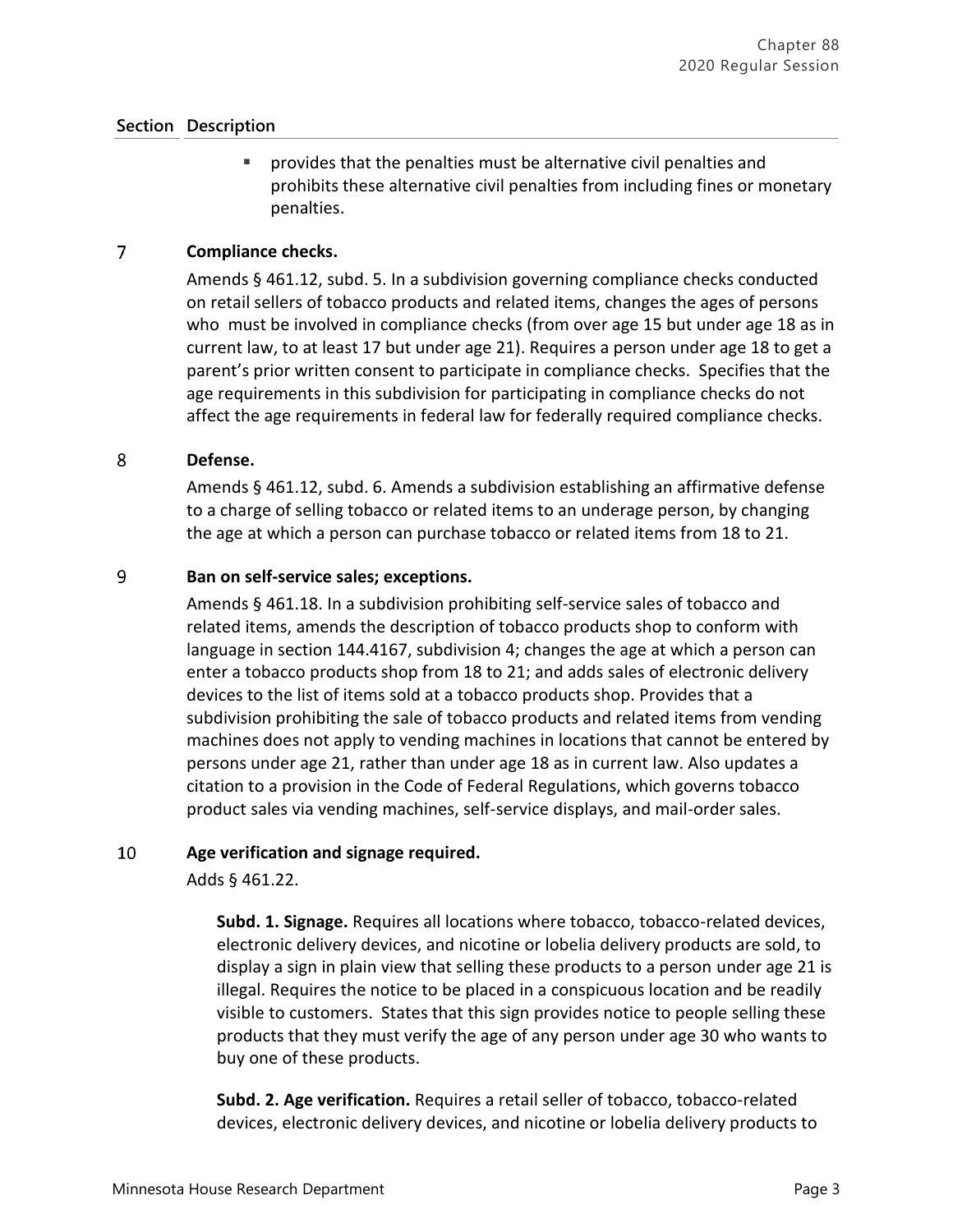verify that a person seeking to buy tobacco or a related item is at least age 21. Provides that verification is not required if the purchaser appears to be age 30 or older.

### 11 **Sale of tobacco to persons under age 21.**

Amends § 609.685.

**Subd. 1. Definitions.** Modifies the description of items that are not tobacco. Makes a technical change to the definition of tobacco-related devices. Amends the definition of electronic delivery device by adding a reference to inhaling aerosol and removing language that a person uses an electronic delivery device to simulate smoking in the delivery of nicotine or another substance. Lists items that are included in the definition of electronic delivery device, and updates language describing products that are not electronic delivery devices.

**Subd. 1a. Penalty to sell or furnish.** Changes the penalty from a misdemeanor to a petty misdemeanor for a first violation if a person gives or furnishes tobacco or related items, in addition to selling these items as in current law, to an underage person, and changes the age from 18 to 21. Lowers the penalty for a subsequent violation from a gross misdemeanor to a misdemeanor.

**Subd. 2. Use of false identification.** Strikes language regarding furnishing tobacco or related items to persons under age 18. Changes the penalty from a misdemeanor to an alternative civil penalty if a person under age 21 (rather than under 18 as in current law) buys or attempts to buy tobacco or a related item using a false ID.

**Subd. 2a. Alternative penalties.** Directs law enforcement and court systems representatives to consult with interested persons to develop alternative civil penalties for persons under 21 who violate this section, and lists options for alternative civil penalties. Prohibits alternative civil penalties from including fines or monetary penalties.

**Subd. 3. Petty misdemeanor.** Strikes a subdivision establishing a petty misdemeanor penalty for a person under age 18 who possesses or purchases tobacco or related items.

**Subd. 4. Effect on local ordinances.** Updates references to a range of subdivisions since subdivision 3 is being stricken.

**Subd. 5. Exceptions.** Allows an Indian to furnish tobacco to an Indian under 21, rather than under 18 as in current law, if furnished as part of a traditional Indian spiritual or cultural ceremony, and exempts persons under 21, rather than under 18 as in current law, from the penalties in this section if the person buys or